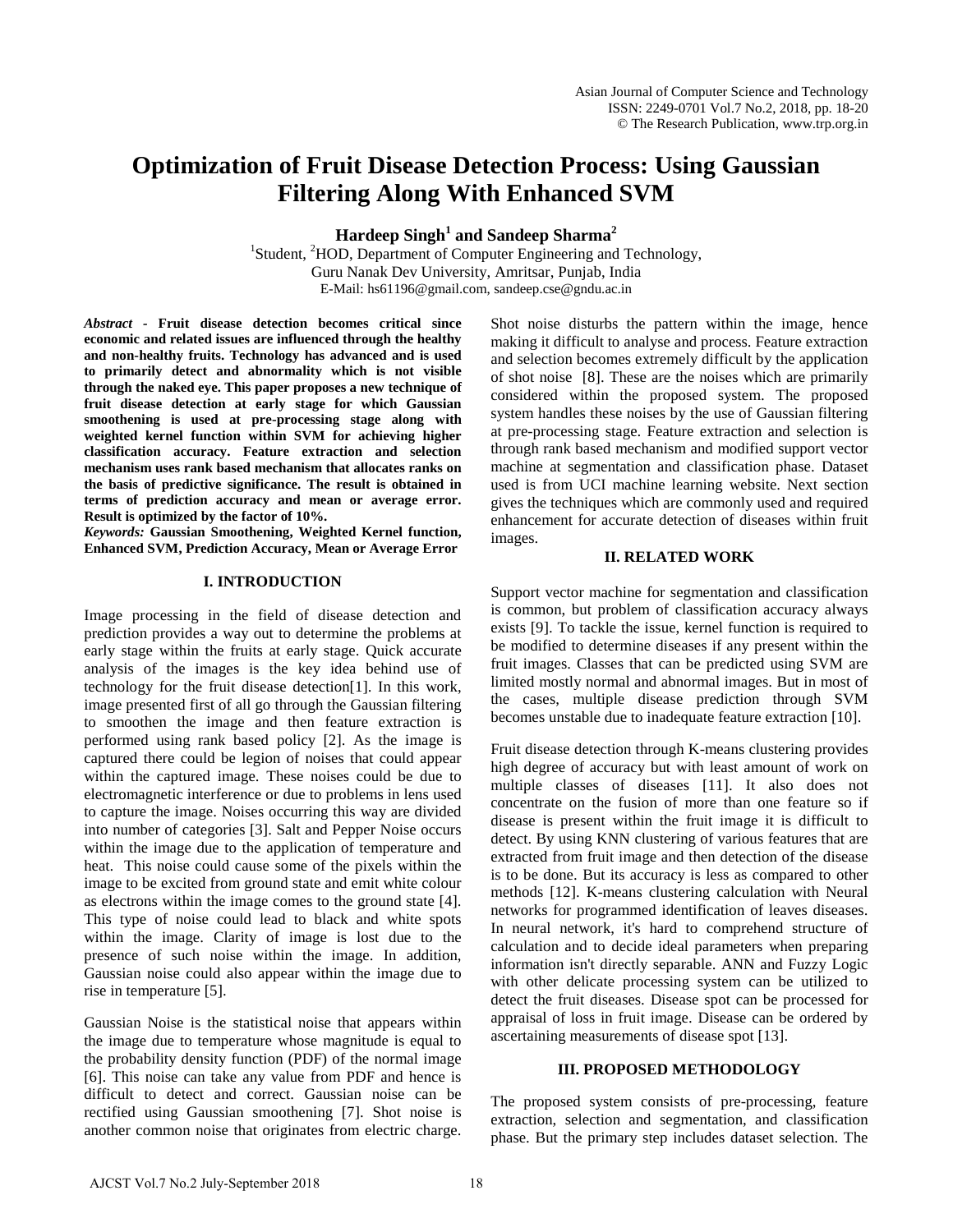dataset selection phase takes the images from the UCI machine learning website corresponding to fruit disease. The description of dataset along with size as given below

#### TABLE I DATASET USED WITH 512X512 SIZED IMAGED DERIVED FROM UCI MACHINE LEARNING WEBSITE



After fetching the information pre-processing using Gaussian smoothening is applied.

#### *A. Pre-Processing Phase*

Pre-processing mechanism used in this literature contains noise handling along with resizing operation. Noise handling is done using Gaussian filtering mechanism. This filter is capable of handling impulse noise along with smoothening operation. Equation 1 gives the operation of filtering along with smoothening.

$$
G_{Smoothened_{image}} = \frac{1}{2\pi\alpha^2} e^{(\alpha^2 + b^2)\frac{1}{2a^2}}
$$

#### Equation 1: Gaussian Filtering

'α' is slandered deviation, 'a' is distance from horizontal axes and 'b' is a distance of origin from vertical axes.

# *B. Feature Extraction and Selection Using Rank based Selection*

So as to get a viable feature subset by feature choice, the first feature set must be adequate. Since low level visual features, for example, shading, texture, and shape are the key to describe pictures. 75 features of these three sorts are extricated to make the pool out of features for determination. Absolutely 54 shading descriptors are extricated from each picture by consolidating diverse shading models and quantization methodologies [14]. Texture descriptors portray the auxiliary example of a picture, subsequently 11 texture descriptors are examined altogether. Like shading and texture descriptor, shape feature is likewise a vital low-level descriptor and has been broadly utilized as a part of picture order. Absolutely 10 shape descriptors are gathered from each picture. Note that the majority of the features have in excess of one measurement and each of the 75 feature descriptors comprise of 3268-measurement feature segments. In the following investigation, each feature part will be dealt with as a solitary feature to be chosen by our techniques. Optimization of Fruit Disease Detection Posses. Using Gaussian Filtering Along With Enhanced SVM<br>
the integrals for the CIT AC Forecast England and Selection Using Road, based<br>
vol.10 AS Experiment Control Control Contro

# *C. Segmentation Using Kernel based SVM*

SVM calculations utilize an arrangement of numerical capacities that are characterized as the kernel. The capacity of kernel is to take information as info and change it into the required shape. Diverse SVM calculations utilize distinctive sorts of kernel capacities. These capacities can be diverse composes[15]. For instance direct, nonlinear, polynomial, spiral premise work (RBF), and sigmoid. Present Kernel capacities for grouping information, charts, content, pictures, and in addition vectors. The most utilized kind of kernel work is RBF. Since it has limited and limited reaction along the whole x-hub. The kernel capacities restore the inward item between two focuses in an appropriate feature space. In this way by characterizing a notion of similarity, with minimal computational cost even in high-dimensional space.

Kernel or windows function as follows

$$
K(\overline{x}) = \begin{cases} \frac{1}{\text{otherwise}} \\ \frac{1}{\text{otherwise}} \end{cases}
$$

Proposed Methodology

- 1. Obtain the input image.
- 2. Apply Pre-processing for smoothing the image using Gaussian Filter.
- 3. Perform feature extraction and selection using rank based KNN methodology.
- 4. Apply SVM with Kernel for segmentation and classification.
- 5. Obtain results in terms of classification accuracy, mean or average error.

#### **IV. RESULTS AND DISCUSSION**

Results are obtained in terms of classification accuracy and mean square error. Classification accuracy is difference